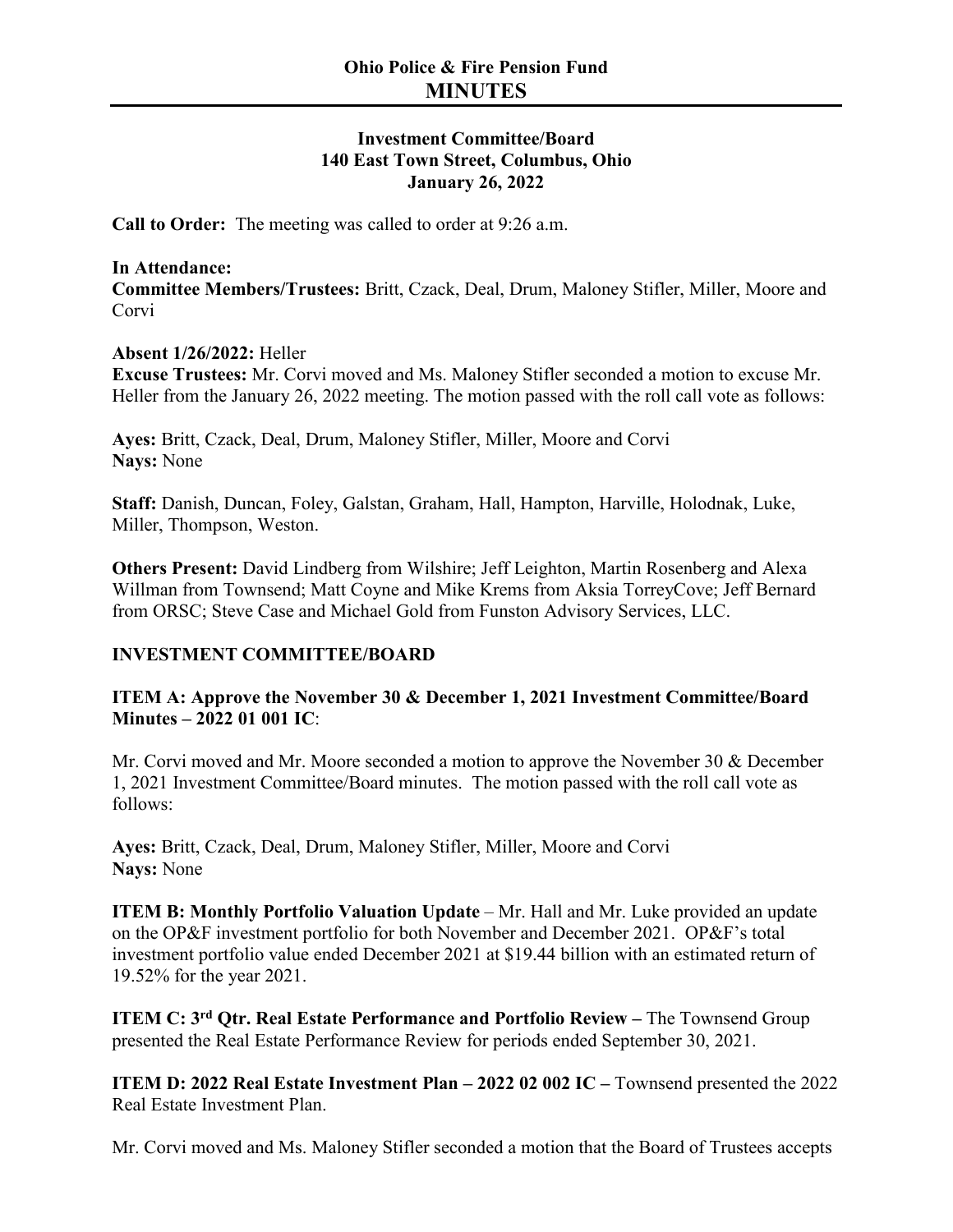# **Board of Trustees Investment Committee/Board 140 East Town Street, Columbus, Ohio January 26, 2022**

Townsend's recommendation and approves the 2022 Real Estate Investment Plan as presented to the Board on January 26, 2022. The motion passed with the roll call vote as follows:

**Ayes:** Britt, Czack, Deal, Drum, Maloney Stifler, Miller, Moore and Corvi **Nays:** None

**ITEM E: 3rd Qtr. Real Assets Performance and Portfolio Review –** Townsend provided the Real Assets Performance Review for periods ended September 30, 2021.

**ITEM F: 2022 Real Assets Investment Plan – 2022 01 003 IC –** Townsend presented the 2022 Real Assets Investment Plan.

Mr. Moore moved and Ms. Maloney Stifler seconded a motion that the Board of Trustees accepts Townsend's recommendation and approves the 2022 Real Asset Investment Plan as presented to the Board on January 26, 2022. The motion passed with the roll call vote as follows:

**Ayes:** Britt, Czack, Deal, Drum, Maloney Stifler, Miller, Moore and Corvi **Nays:** None

**ITEM G: Private Markets Recommendation (Francisco VII) – 2022 01 004 IC –** Staff and Aksia TorreyCove presented their analysis and investment recommendation for a capital commitment of up to \$35 million to Francisco Partners Fund VII, L.P.

Mr. Corvi moved and Ms. Maloney Stifler seconded a motion that the Board accepts the recommendation of Investment Staff and Investment Adviser for a Capital Commitment of up to \$35,000,000 to Francisco Partners Fund VII, L.P., upon the terms outlined in Investment Staff's memorandum dated January 26, 2022 and attached supplemental materials and such other terms favorable or protective to OP&F, as determined by the Executive Director. The motion passed with the roll call vote as follows:

**Ayes:** Britt, Czack, Drum, Heller, Maloney Stifler, Miller, Moore and Corvi **Nays:** None

**ITEM H: Private Markets Recommendation (Veritas VIII) – 2022 01 005 IC –** Staff and Aksia TorreyCove presented their analysis and investment recommendation for a capital commitment of up to \$35 million to The Veritas Capital Fund VIII, L.P.

Mr. Corvi moved and Mr. Moore seconded a motion that the Board accepts the recommendation of Investment Staff and Investment Adviser for a Capital Commitment of up to \$35,000,000 to The Veritas Capital Fund VIII, L.P., upon the terms outlined in Investment Staff's memorandum dated January 26, 2022 and attached supplemental materials and such other terms favorable or protective to OP&F, as determined by the Executive Director. The motion passed with the roll call vote as follows: